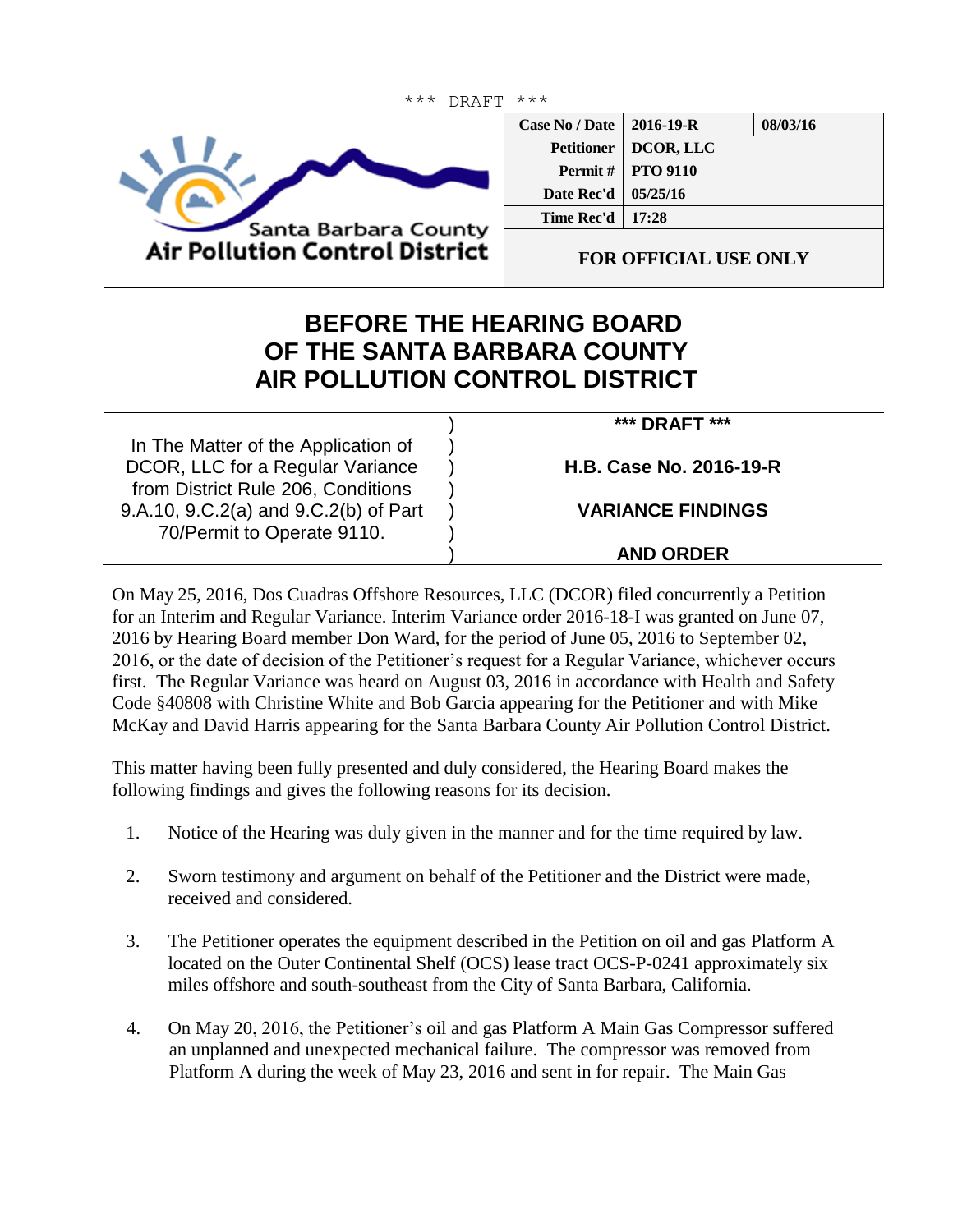| SANTA BARBARA COUNTY APCD           | CASE: 2016-19-R |
|-------------------------------------|-----------------|
| <b>HEARING BOARD VARIANCE ORDER</b> | DATE: 08/03/16  |

Compressor was found to be damaged beyond repair. The Petitioner purchased a new compressor which was delivered to Platform A on June 13, 2016. According to the Petitioner, the compressor was fully operational on June 15, 2016. From the initial compressor failure on May 20, 2016, the Petitioner had been flaring all produced gas (categorized as an unplanned flaring event) at a rate around 1,450,000 cubic feet per day (cf/day). At that rate, the Petitioner exceeded their annual permitted unplanned flaring limit of 26,393,000 cubic feet per year (cf/yr) on June 05, 2016. The Petitioner estimates total unplanned flaring in excess of their permitted limit to be 11,314,000 cf. The Petitioner expects unplanned flaring rates for the remainder of the year to return to historical ranges. Historical Unplanned flaring rates for Platform A have ranged from 46,000 cf/yr to 699,000 cf/yr over the last six years.

- 5. The Petitioner estimates total excess emissions related to the granting of this Variance to be 3.54 tons for all criteria pollutant  $(0.42 \text{ tons NOX} / 0.35 \text{ tons ROC} / 2.30 \text{ tons CO} / 1.50 \text{ tons} / 1.50 \text{ tons} / 1.50 \text{ tons} / 1.50 \text{ tons} / 1.50 \text{ tons} / 1.50 \text{ tons} / 1.50 \text{ tons} / 1.50 \text{ tons} / 1.50 \text{ tons} / 1.50 \text{ tons} / 1.50 \text{ tons} / 1.50 \text{ tons} / 1.50 \text{ tons}$ 0.23 tons  $SO_X / 0.12$  tons PM / 0.12 tons PM<sub>10</sub>).
- 6. Without variance coverage, the Petitioner would be in violation of District Rule 206, Conditions 9.A.10, 9.C.2(a) and 9.C.2(b) of Part 70/Permit to Operate 9110.
- 7. Due to conditions beyond the reasonable control of the Petitioner, compliance would result in an arbitrary or unreasonable taking of property in that it would require the Petitioner to completely shut down their facility causing a loss of more than 800 bbls per day of oil production.
- 8. Closing or taking would be without a corresponding benefit in reducing air contaminants as excess emissions related to the granting of this Variance are expected to be less than if the facility had to cease operations.
- 9. The Petitioner has given consideration to curtailing operations, however, Petitioner states that curtailing operations for the remainder of the calendar year would cost approximately \$32,000 per day in deferred production and the loss of 15 facility jobs.
- 10. The Petitioner estimates the permitted unplanned flaring allowance to be exceeded by 11,314,000 cubic feet.
- 11. The Petitioner will monitor the dates, hours, and all emissions related to any unplanned flaring events for the duration of the Variance coverage.
- 12. A nuisance as defined in District Rule 303 is not expected to occur as a result of this variance and continued operation is not likely to create an immediate threat or hazard to public health or safety.
- 13. The District staff supports the Petition as conditioned below.